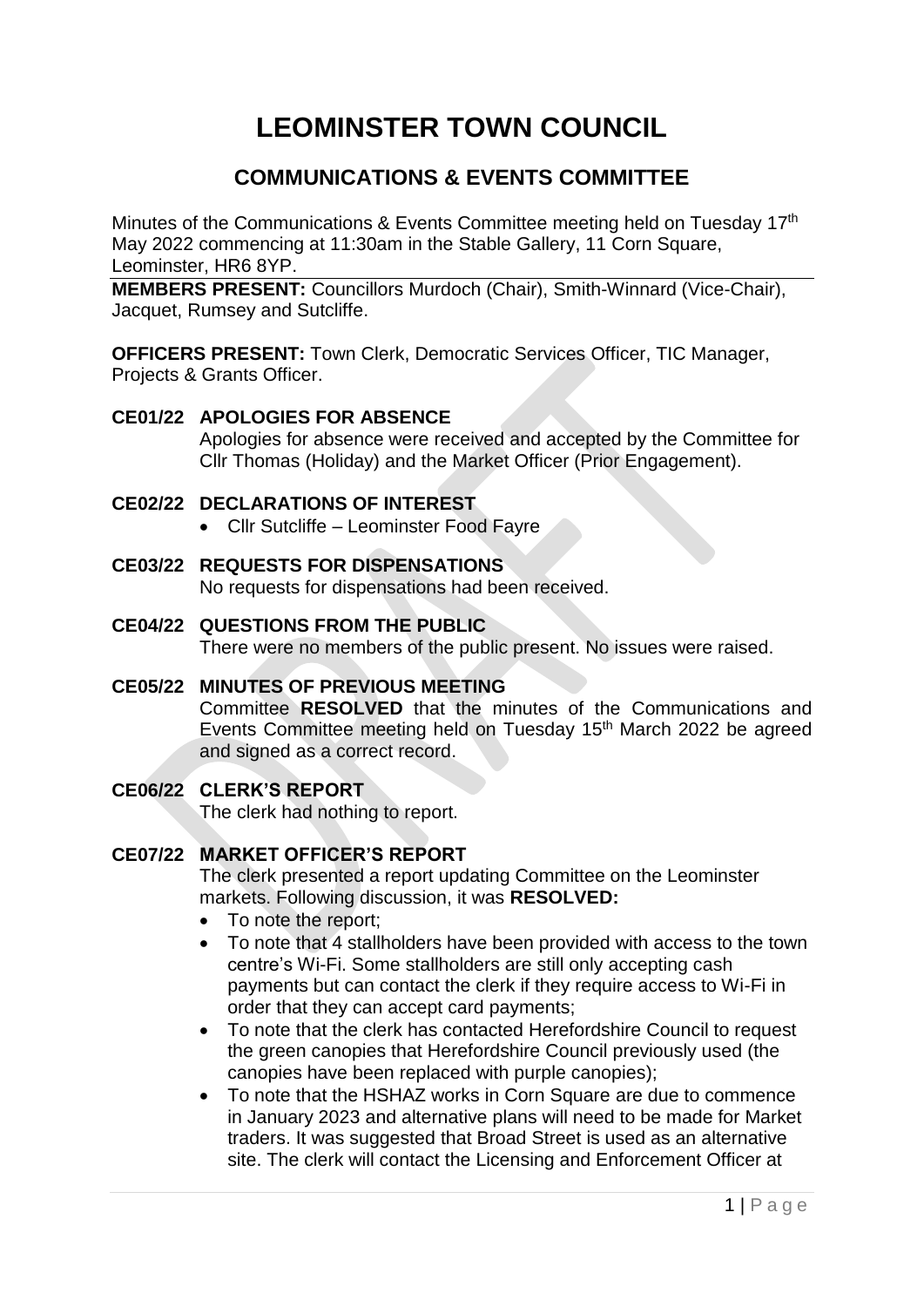**MINUTES**

Herefordshire Council to establish if the road closure could be changed from Corn Square to Broad Street.

#### **CE08/22 TOURIST INFORMATION CENTRE**

The Centre report was presented by the TIC Manager, Mrs Gill Ding. Following discussion, it was **RESOLVED:**

- To note the report;
- To note that VisitHerefordshire have a number of influencers on Facebook promoting the Black and White Village Trail (including the use of podcasts);
- To note that Leominster in Bloom are currently filling their planters with compost. They are testing the use of peat free compost in some planters with a view to moving to peat free compost by 2023. They are also investigating planting more permanent types of plants. A number of planters are due to be replaced with half-barrelled planters;
- To note that the door on Bertie Bargates is due to be completed on 22nd May 2022. Leominster in Bloom are investigating the cost of installing CCTV;
- To note that the Town Council will be purchasing two oak fingerposts for Leominster for the Herefordshire Trail;
- To note that the TIC windows have been decorated to celebrate the Queen's Platinum Jubilee.

#### **CE09/22 COMMUNICATIONS & EVENTS UPDATE REPORT**

Committee considered the update report from the Town Clerk and, following discussion, **RESOLVED:**

- To note the report;
- To note the following verbal update, provided by the Projects and Grants Officer, regarding Leominster Cultural Consortium:
	- o Church Street Voices project About Face Theatre ran community-building and place-based story collecting workshops with people living and working on Church Street;
	- o Food for Stories project this is a joint venture from Salt Road and Plantastik CIC. Participants swap stories for ethically produced food that also contributes to reducing landfill waste. The first Food for Stories session took place with residents at Arkwright Court;
	- o Fetch Theatre Company's Lion Puppet the 9-foot-tall lion puppet will be launched on Saturday 4<sup>th</sup> June 2022 for the Queen's Platinum Jubilee. The Cultural Consortium is looking for volunteers to train to become puppeteers in order that teams can be set up to operate the lion at future events. Cllr Sutcliffe suggested advertising for volunteers in Leominster News.
- To note the following verbal update, provided by the Projects and Grants Officer, regarding the High Street Heritage Action Zone:
	- o HSHAZ Grant scheme the Herefordshire Council Grants Scheme Officer is working with 22 properties that have applied for funding. Capital works agreements need to be fully signed before information on the properties can be publically released.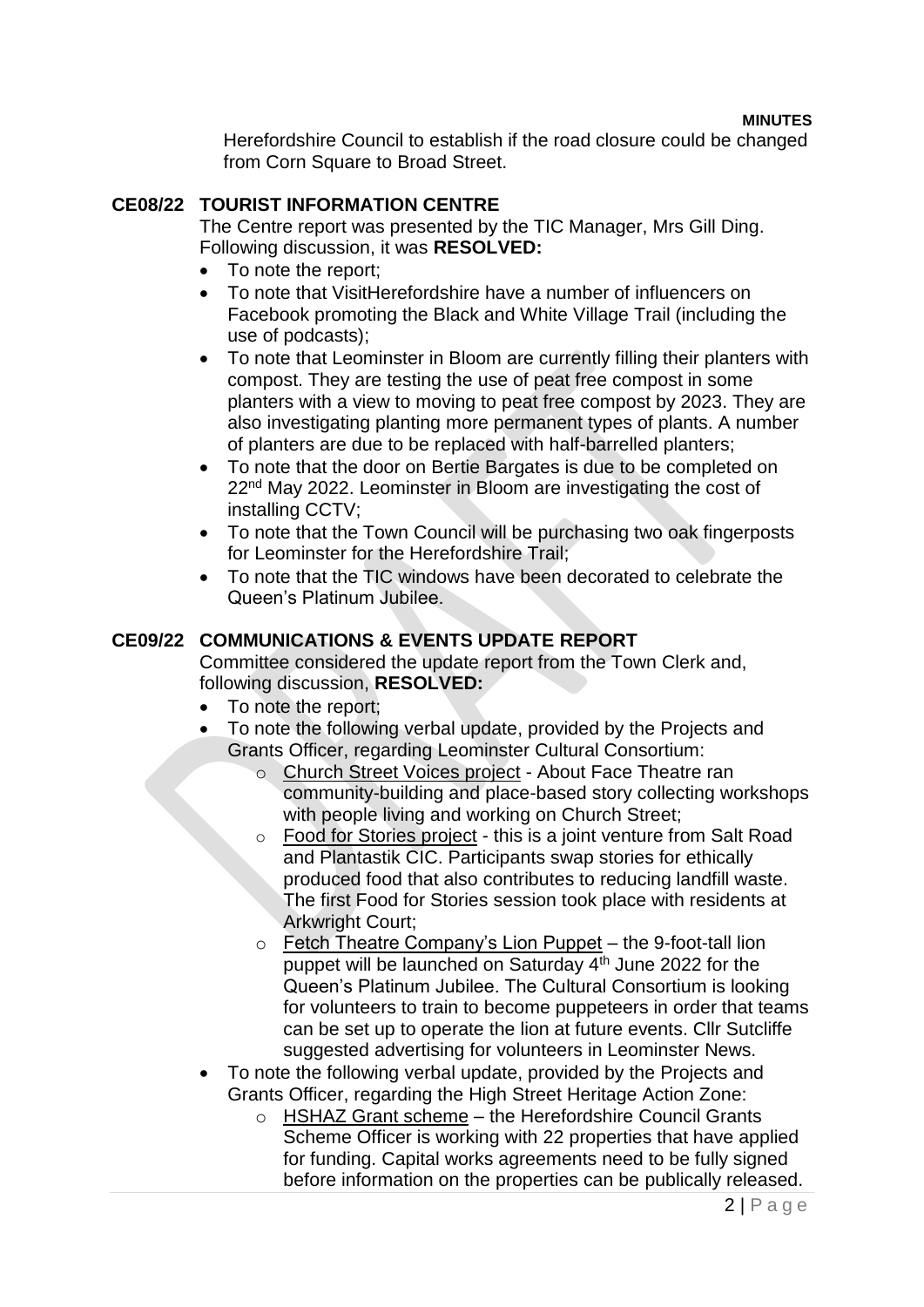Information regarding some of the properties accepted for funding should be available within the next few weeks;

- o Wi-Fi and footfall counters in the town centre –the Wi-Fi provision is now live in Corn Square, the Secret Garden and the Grange. Further areas to be covered will go live shortly – Broad Street, Church Street, High Street, Drapers Lane, West Street and South Street. Collection of footfall data commenced when the Wi-Fi went live. Westend Wifi are investigating extending Wi-Fi to the Old Priory and to provide maximum social value benefit by identifying pockets of economic deprivation within the community. Wi-Fi advertisement stickers will be available for shopkeepers to display on their premises;
- o Youth Engagement: A local historic buildings artist has completed workshops with students from Westfield School and Earl Mortimer College. The pictures have been made into a collage and will be displayed on bus shelters in Leominster bus station;
- $\circ$  Children's Trail the draft of the passport has been produced. 1000 A6 copies of the passport will be printed and made available at the TIC. Crayons will be provided with the passport in order that 'brass rubbings' can be collected at each site of interest. The brass signs are small in order to fit onto the legs of each lectern and the signs will link to information on the interpretation boards;
- $\circ$  Web-based heritage app the web app has launched and can be accessed via www.leominsterheartandheritage.co.uk;
- $\circ$  Public Realm the Leominster HSHAZ delivery team are undertaking a six-week public consultation on how the public spaces in the town can be improved. Full project details, a video briefing and an online survey are available at [Leominster](http://www.herefordshire.gov.uk/leominsterhaz)  [HSHAZ .](http://www.herefordshire.gov.uk/leominsterhaz) Hard copies of the survey and consultation documents are available from the Town Council Offices, for those who are unable to access the online materials. A Q&A webinar was held on 16th May. Members of the consultation team will be on-site at the Friday market in Corn Square on  $27<sup>th</sup>$  May to answer questions;
- o Conservation Area appraisal the appraisal is complete. A public consultation on the document is on hold until the Public Realm consultation has finished.
- $\circ$  Listing Enhancement project Historic England are seeking to use dendrochronology investigations and local knowledge to improve and expand records for Leominster's listed buildings. The Cultural Consortium are considering submitting information including details of previous occupants of the buildings. Cllr Sutcliffe advised that The Royal Oak is only listed due to external features and that the listing of internal features could be considered.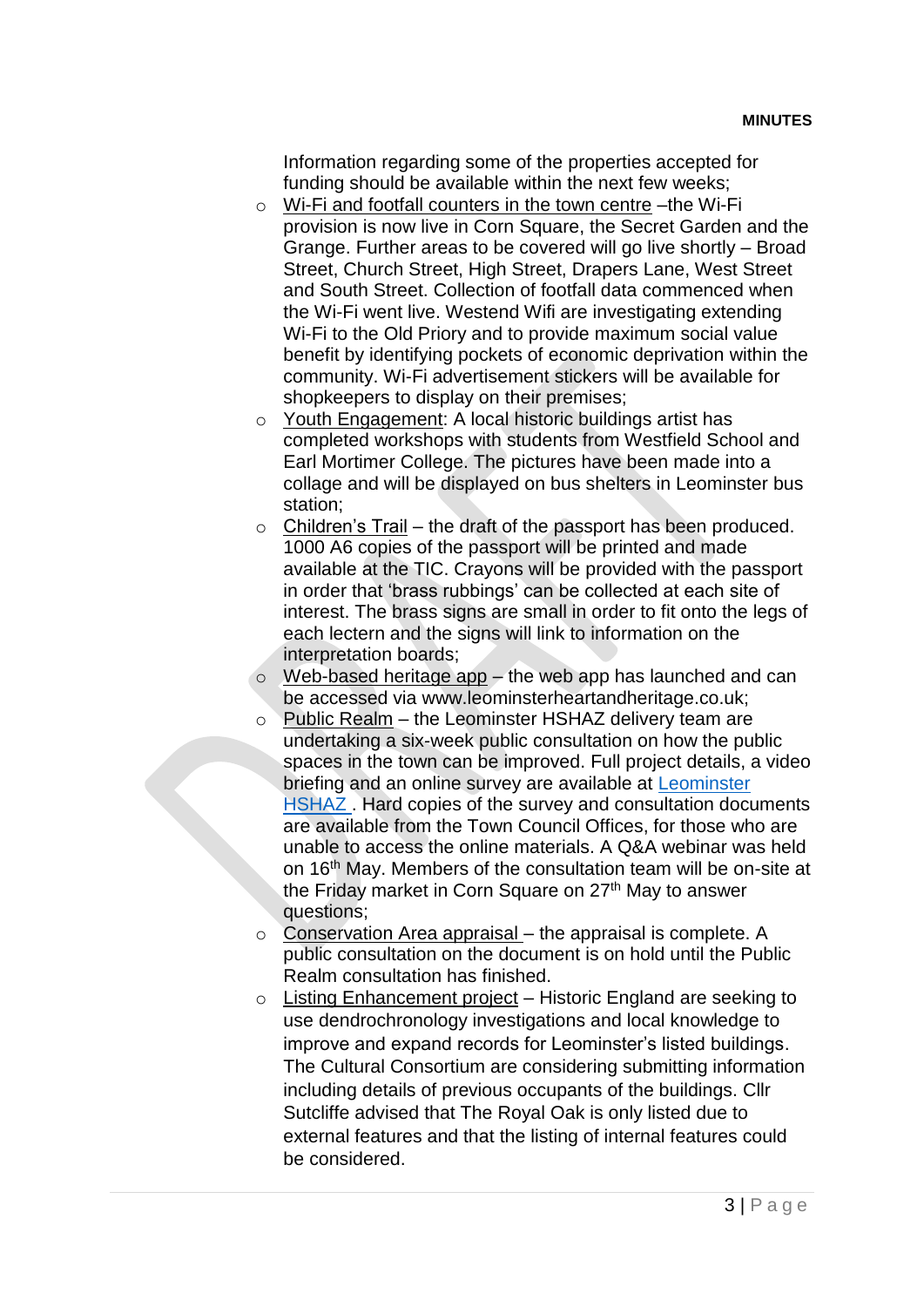- To note the following appointments attended by the Mayor:
	- $\circ$  Monday 4<sup>th</sup> April Opening of Leominster Museum
	- $\circ$  Monday 4<sup>th</sup> April Leominster Annual Town Meeting
	- $\circ$  Tuesday 5<sup>th</sup> April Forbury Chapel AGM
	- $\circ$  Saturday 9<sup>th</sup> April Civic Service (Malvern Link)
	- $\circ$  Saturday 9<sup>th</sup> April Mayor's Charity Dance at Leominster Sports & Social Club
	- $\circ$  Tuesday 12<sup>th</sup> April E. Stanley Holland charity meeting
	- $\circ$  Thursday 14<sup>th</sup> April Opening a bar at the Forbury Care Home
	- $\circ$  Sunday 17<sup>th</sup> April Easter Sunday Civic Service at The Priory
	- $\circ$  Saturday 23<sup>rd</sup> April Hereford Gang Show
	- $\circ$  Thursday 28<sup>th</sup> April Opening of the May Fair in Leominster
	- $\circ$  Tuesday 3<sup>rd</sup> May 15-year celebration event at Waverley House Care Home
- To change the TIC opening hours to 9.30am 4pm (Mon Sat) from June - August 2022;
- To note that a request has been received for the Town Council to take over the media work for the Cultural Consortium;
- To note that TIC volunteers have raised concerns regarding anti-social behaviour. The clerk has obtained a quote for walkie talkies through the Shop Watch scheme which provides a direct link to the Herefordshire Council CCTV officer;
- $\bullet$  To note that Jubilee bunting is due to arrive on 17<sup>th</sup> May 2022. Existing Union flags and any leftover bunting will be distributed to people holding street parties on a first come first served basis;
- To note that Everybody Dance will be holding a tea party in the Secret Garden on 26<sup>th</sup> May 2022;
- To note that a licensing application has been submitted for Party in the Park;
- To ensure that prominent signage is displayed between local car parks, Corn Square and the Secret Garden, to promote Leominster Food Fayre;
- To ensure that there is a balance between business and charity stalls at the Victorian Street Market;
- To note the following attractions that have been booked for the Victorian Street Market:
	- o Punch and Judy Show in the Secret Garden;
	- o Horse and carriage rides around the town. The rides will be operated by a horse charity free of charge, although charitable donations will be requested.
- To note a request to discuss Fair Trade at the next Environmental Working Group meeting.